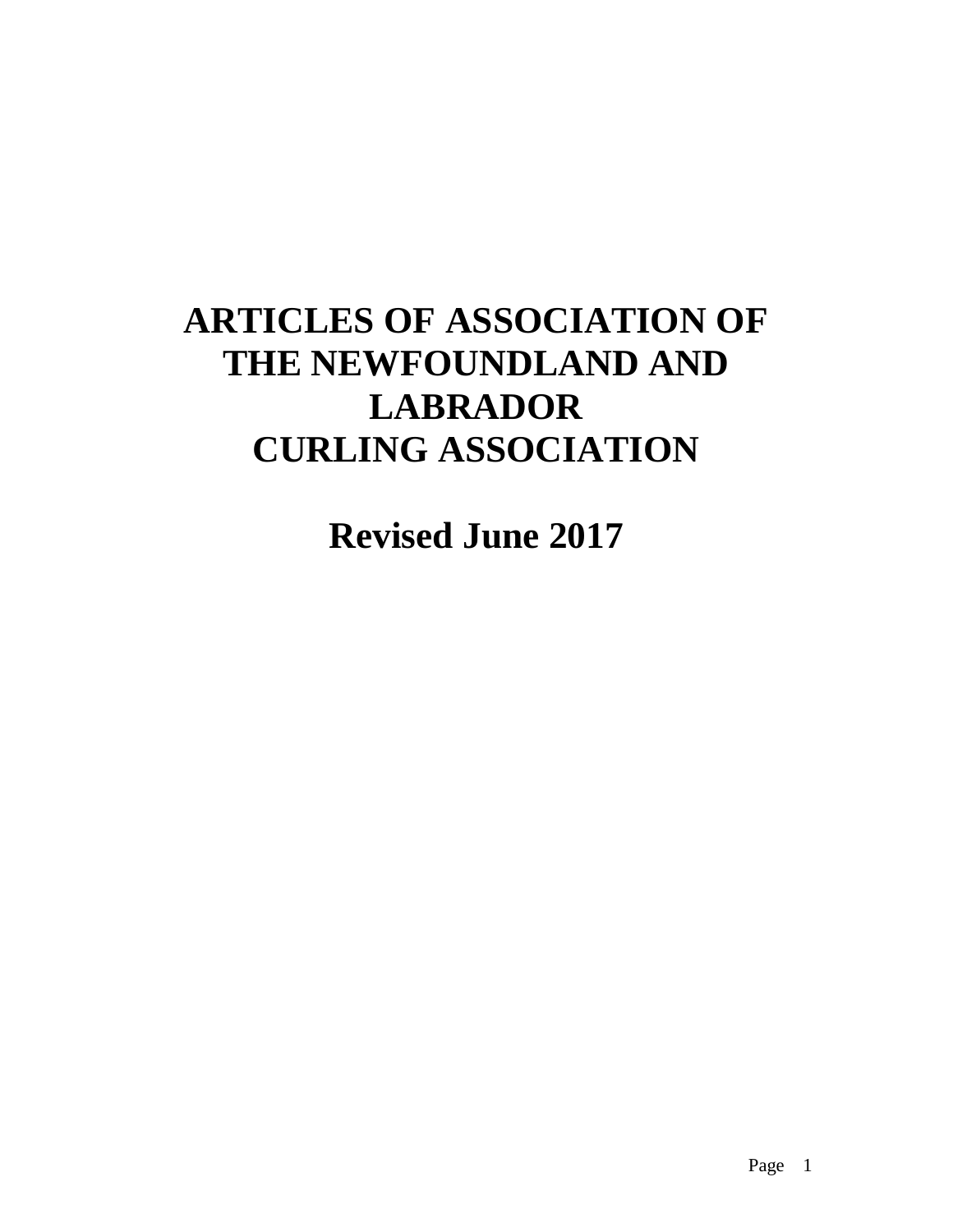# **TABLE OF CONTENTS**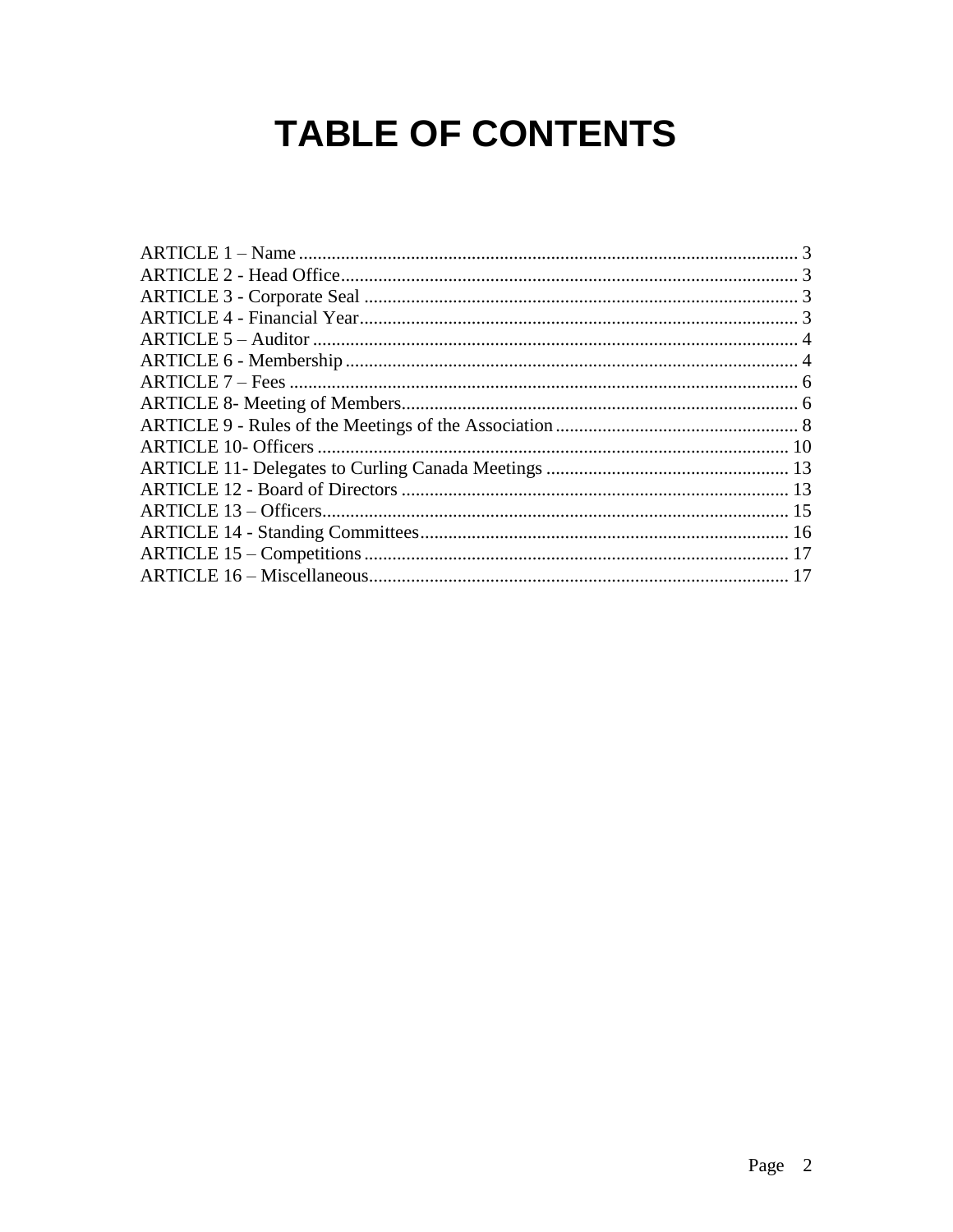# <span id="page-2-0"></span>**ARTICLE 1 – Name**

The Association shall be called the "NEWFOUNDLAND & LABRADOR CURLING ASSOCIATION" and shall be affiliated with the Canadian Curling Association/l'Association Canadienne de Curling (O/A Curling Canada) (hereinafter referred to as "Curling Canada").

# <span id="page-2-1"></span>**ARTICLE 2 - Head Office**

- *2.1 Board of Directors may Determine Head Office* The Board of Directors may at any time determine the location and place of the Head Office of the Association.
- *2.2 Board of Directors may Appoint Offices* The Board of Directors may appoint an office or offices of the Association in such other place or places in the Province of Newfoundland & Labrador (hereinafter referred to as the "Province") as the affairs of the Association may require.

## <span id="page-2-2"></span>**ARTICLE 3 - Corporate Seal**

- *3.1 Form* The Corporate Seal shall be in the form impressed in the margin hereof and shall have the words "NEWFOUNDLAND & LABRADOR CURLING ASSOCIATION" endorsed thereon. The Board of Directors shall provide for the safe custody of the seal.
- *3.2 Authority to Affix Seal* Except as provided for in Article 3.3 hereof, the Corporate Seal shall not be affixed to any instruments except by the authority of a resolution of the Board of Directors and in the presence of one of the President, or a Vice-President, together with the Secretary or Treasurer of the Association or such other persons that the Board of Directors may appoint for the purpose and any documents to which the seal is affixed shall be signed by one of the President, or a Vice-President, together with the Secretary or Treasurer or by some other persons appointed by the Board of Directors.
- *3.3 Affixing Seal to Routine Documents* The Corporate Seal may be affixed to all articles, certificates, certified copies and extracts and other like documents of a routine nature by the Secretary or the Treasurer and it shall not be necessary for another member of the Board of Directors to sign any such document.

# <span id="page-2-3"></span>**ARTICLE 4 - Financial Year**

The financial year for the Association shall be from July 1 to June 30.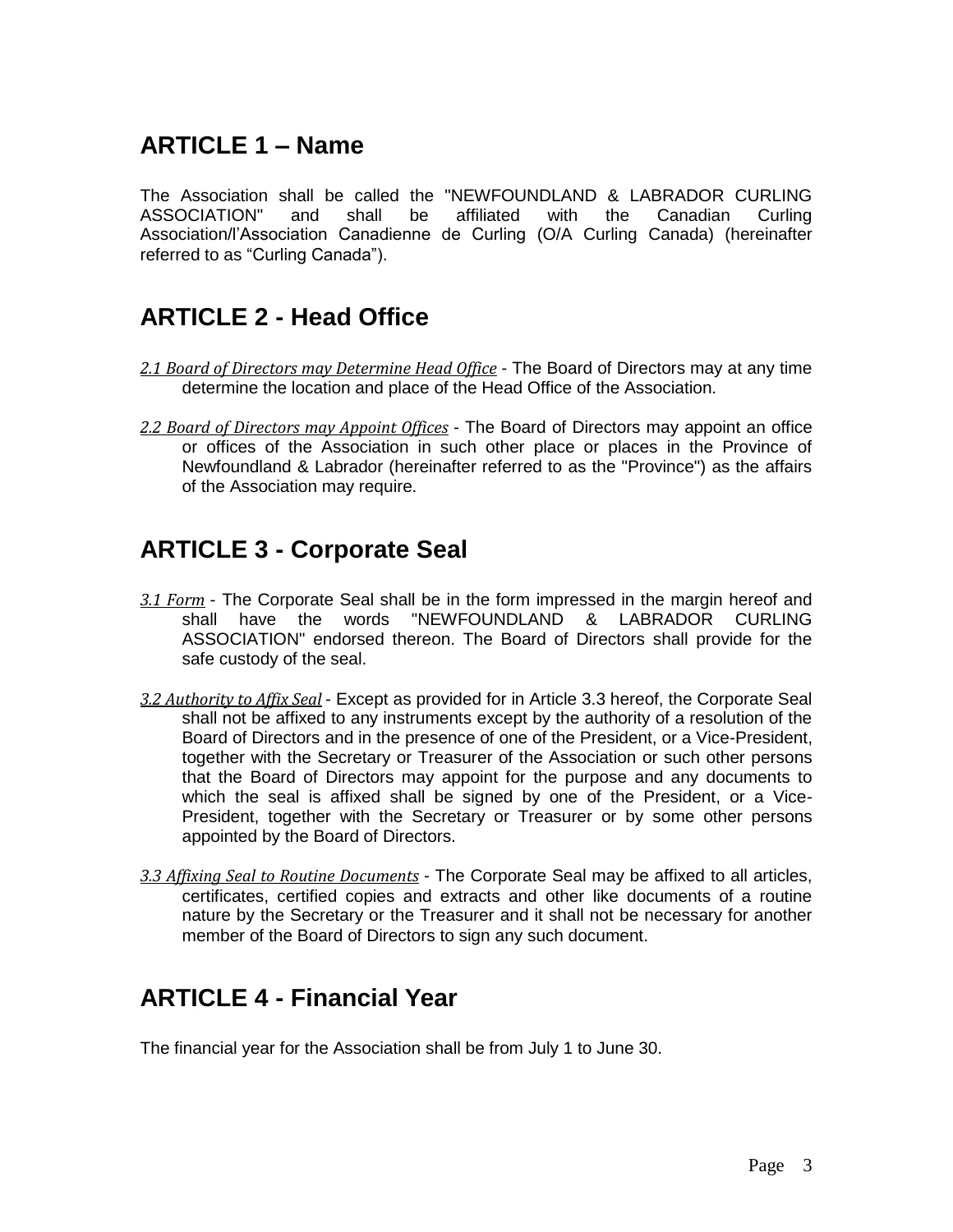# <span id="page-3-0"></span>**ARTICLE 5 – Auditor**

#### *5.1 Appointment*

An auditor shall be appointed by the delegates at the previous annual general meeting who shall make examination of the books and transactions of the Association as will enable the auditor to report to the members at the next annual meeting.

#### *5.2 Presentation of Auditor's Report*

The results of such examination shall be presented to the ensuing meeting in a form certifying the correctness of the Treasurer's balance sheet and operating statement and detailed accounts of revenues and expenses of the Association for the year.

# <span id="page-3-1"></span>**ARTICLE 6 - Membership**

#### *6.1 Categories of Membership*

Membership in the Association shall be by (a) Association Members, (b) Honorary Life Members, and (c) Honorary Members.

(a) Association Members

Association members are those curling clubs that presently constitute the Newfoundland and Labrador Curling Association.

- (i) Any club shall be eligible to be received into the Association provided that it has not less than 20 members in good standing and it is properly organized with duly elected officers.
- (ii) The Board of Directors has full discretion in matters dealing with acceptance of clubs seeking Affiliation/Membership in our organization and shall advise the general membership of any such activity at the appropriate Annual General Meeting.
- (iii) To enter the Association or to be maintained as an Association Member, clubs shall pay affiliation fees in accordance with the Articles and regulations of the Association.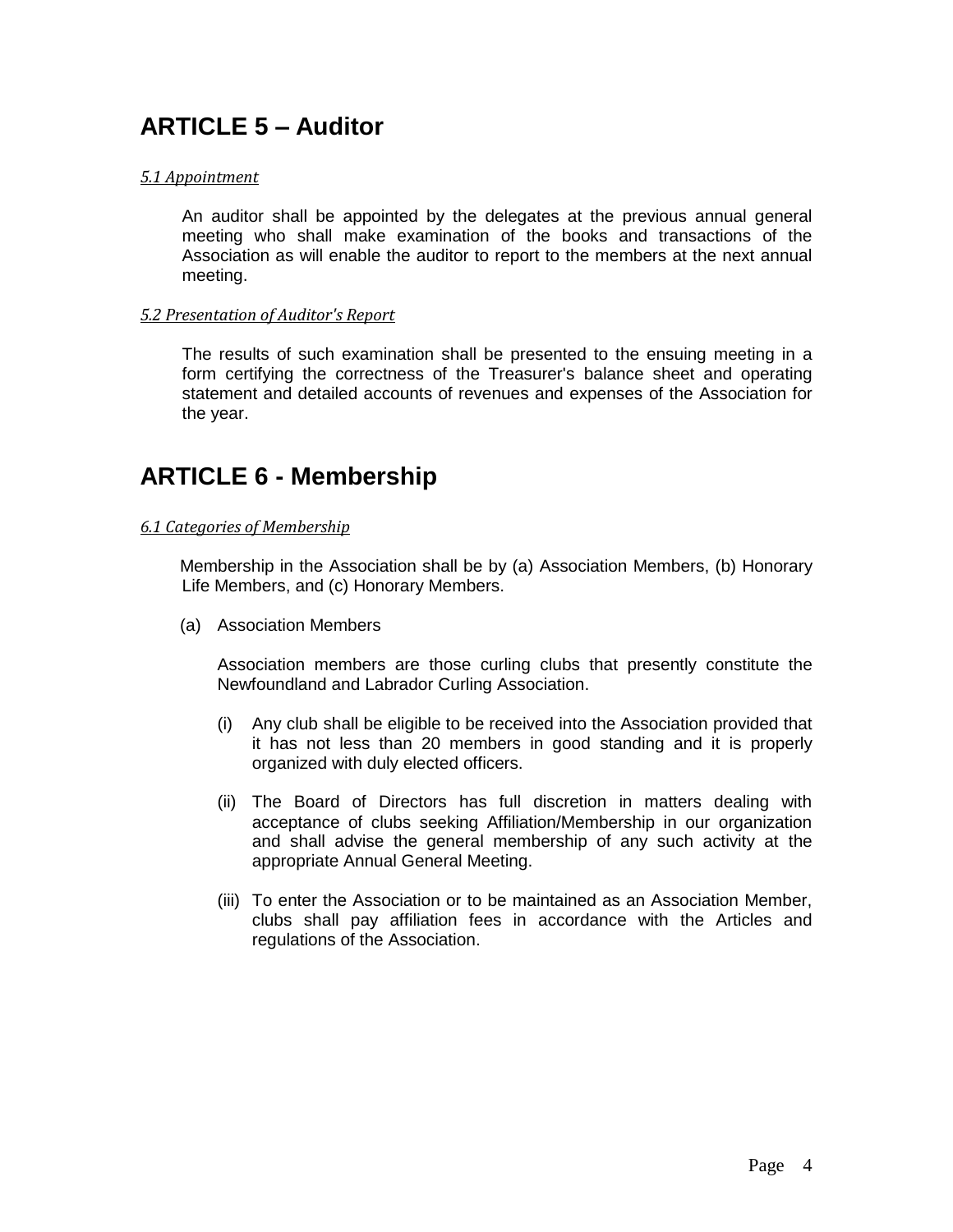- (b) Honorary Life Members of the Newfoundland and Labrador Curling Association
	- (i) The Association at any annual general meeting may, upon the recommendation of a nominating committee, as appointed by the Board of Directors, or upon its own motion, appoint not more than two (2) honorary life memberships in recognition of special service to the Association. Honorary Life Members have, without the payment of membership fees, dues or subscriptions, all the rights and privileges of members, save voting.
	- (ii) All Honorary Life Members of the Prior Associations known as the Newfoundland & Labrador Ladies Curling Association and the Newfoundland Curling Association are ipso facto Honorary Life Members of the Association.
- (c) Honorary Members of the Newfoundland and Labrador Curling Association

The Association at any annual general meeting may upon the recommendation of a nominating committee appointed by the Board of Directors, or upon its own motion, appoint Honorary Members of any designation within the Association and these Honorary Members shall retain Honorary Membership until the next annual general meeting.

#### *6.2 Registry of Members*

The Association shall maintain a registry of all Association members together with listings of members of each as submitted annually, at the end of the curling season. The list of members submitted by the Association Members together with Honorary Life Members and the Honorary Members shall be the registered membership of the Association.

#### *6.3 Obligation of Members*

Membership in the Association obligates each Association Member, Honorary Life Member and Honorary Member to comply with and be bound by and duly enforce within its jurisdiction, all rules and decisions of the Association, the Board of Directors, Officers, or any committees so long as such rules and decisions are not contrary to law, the Memorandum of Association or the Articles of Association.

#### *6.4 Resignation*

Any Association Member, Honorary Life Member, or Honorary Member may resign membership at any time by notice in writing to the Secretary, but the resignation in no way relieves such member from any liability to the Association and is a forfeiture by such member of all rights to and claims upon the Association.

#### *6.5 Suspensions, Exclusions and Re-admissions*

Any Association Member may be expelled or suspended by the affirmative vote of two-thirds of the members present at a general meeting if the subject member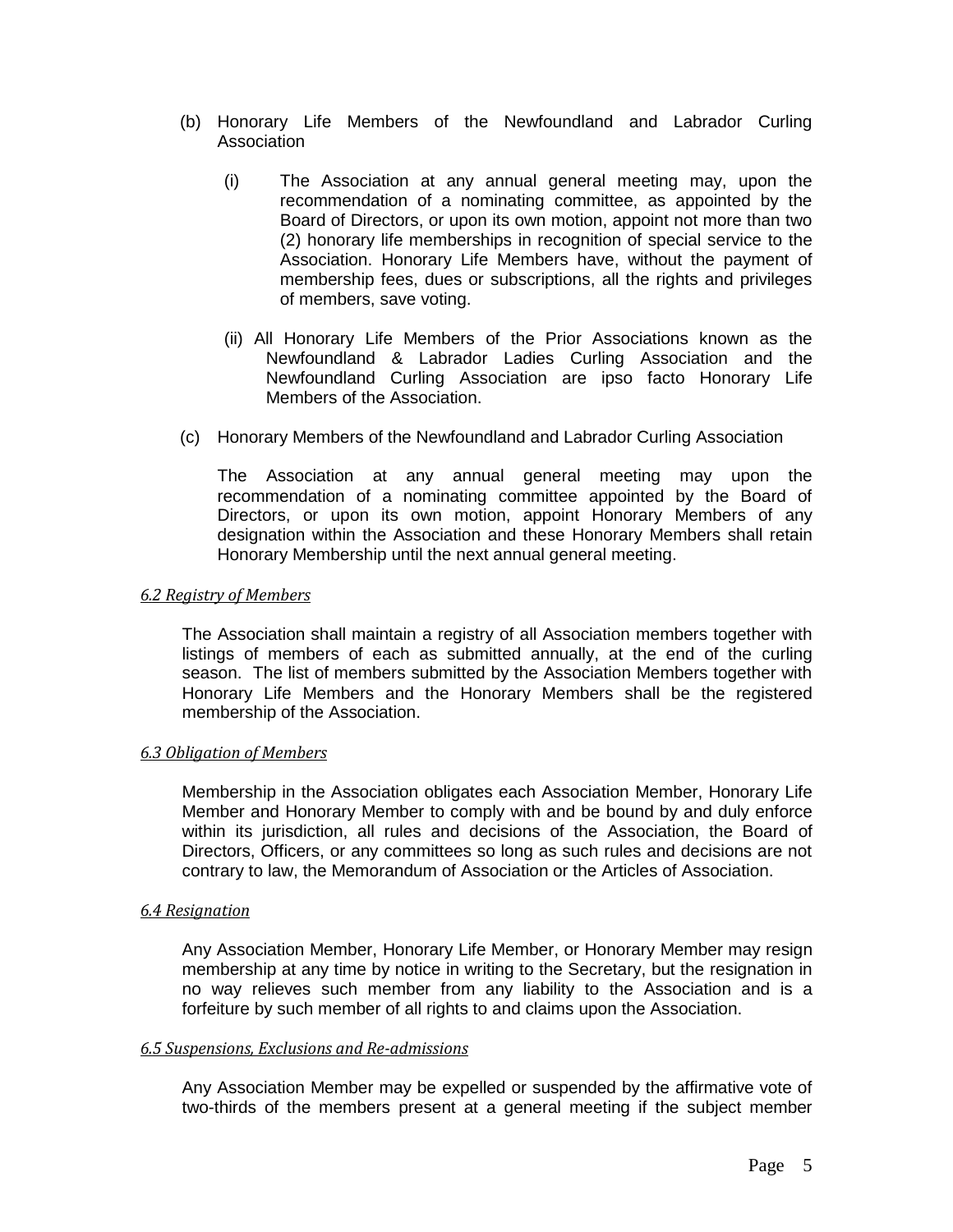refuses or neglects to carry out any of the aforesaid obligations. During suspension, no suspended member is eligible to compete in any curling competition held under the auspices of the Association. The suspension or exclusion of a member may be lifted by the Board of Directors upon application by the delinquent member on such terms as the Board of Directors deems just and this decision remains in effect until the next general meeting of the Association at which time the Association may accept or reject the decision of the Board of Directors by majority vote.

# <span id="page-5-0"></span>**ARTICLE 7 – Fees**

#### *7.1 Annual Affiliation Fees*

Each club or establishment shall pay annually, to the NLCA, a per capita affiliation fee. This fee will cover both club affiliation and a fee for each active club member. The amount of this fee will be as determined by the NLCA and will be based upon the Club/Establishment membership for the previous season.

#### *7.2 Registration Date, Payment of Fees and Default*

- (a) The aforesaid affiliation fee and annual dues, in the amounts as from time to time as are set by the Board of Directors, shall be paid not later than the 1ST DAY OF DECEMBER of each year.
- (b) Should an Association Member be in default of its Annual Dues at the stated deadline it shall be ineligible for any competitions under the auspices of the NLCA for that season and no curlers from that Association are eligible to curl in any Competition held under the auspices of the NLCA.

#### *7.3 Suspension*

- (a) Notwithstanding Article 6.5, any Association Member, in default of its annual dues, may be suspended by the Board of Directors.
- (b) Any Association Member that has been suspended from the Association may, upon payment of one year's default dues, re-apply for Membership as per Article 6.1 (a).
- (c) Any Curler in default of his/her annual dues may, upon request of the Association Member, be suspended by the Board of Directors.

## <span id="page-5-1"></span>**ARTICLE 8- Meeting of Members**

#### *8.1 Annual General Meeting*

The annual general meeting of the Association shall be held in the Province on or before the 30th day of June in each year, at such time and place as the Board of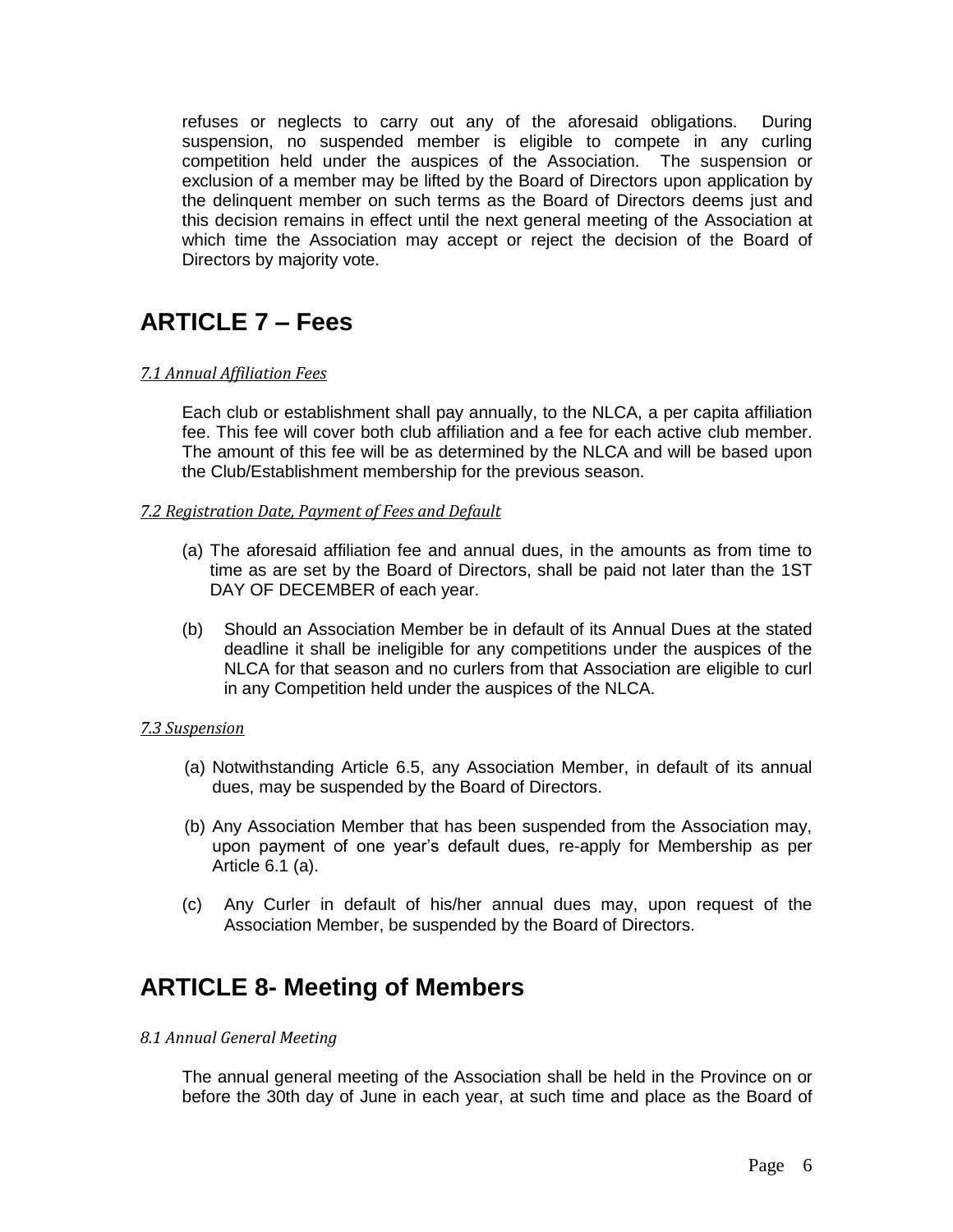Directors may designate. Minutes of this meeting shall be distributed to all Association Members and Board of Directors by September 30.

#### *8.2 Agenda*

Except as otherwise provided by the Board of Directors, the following order of business shall be observed at the annual general meeting:

- (a) Reading notice of meeting;
- (b) Report on credentials of the delegates and the quorum;
- (c) Acceptance of Agenda;
- (d) Acceptance of the minutes of the last meeting and approval thereof;
- (e) Business arising from the minutes;
- (f) Correspondence;
- (g) Report of the President;
- (h) Review of the reports including:
	- (i) Treasurer's Report;
		- Audited statement previous year
		- Proposed Budget
	- (ii) Secretary's Report;
	- (iii) Report of Zone Directors; Northern, Western, Central, Eastern
	- (iv) Report of the Tournament Coordinator on the Provincial and National Events;
	- (v) Report on the Annual Meeting of Curling Canada;
	- (vi) Report from Junior Coordinator and Technical Director;
	- (vii) Report on other subjects as specified by the Board of Directors;

(i) Amendments to Articles of Association and Rules of Competition

- (j) Resolutions;
- (k) Ratification of the Acts of the Directors;
- (l) Report of the Nominating Committee;
- (m) Establishing the Board of Directors including the election of Officers;
- (n) The appointment of the Auditor, Tournament Coordinator, Technical Director;
- (o) New President's address;
- (p) New business and such other business as may properly be brought before the meeting;
- (q) Announcement of Sites & Dates of next year's championships;
- (r) Adjournment.

#### *8.3 Special General Meeting*

The Board of Directors may convene a special general meeting and shall convene a special general meeting upon the request of five (5) Association Members.

*(a) Notice of Special General Meeting*

Notice of a Special general meeting, giving full particular of the time, place and clearly stating the reason for the meeting shall be sent to the Association Members and the Board of Directors fourteen days prior to the scheduled date.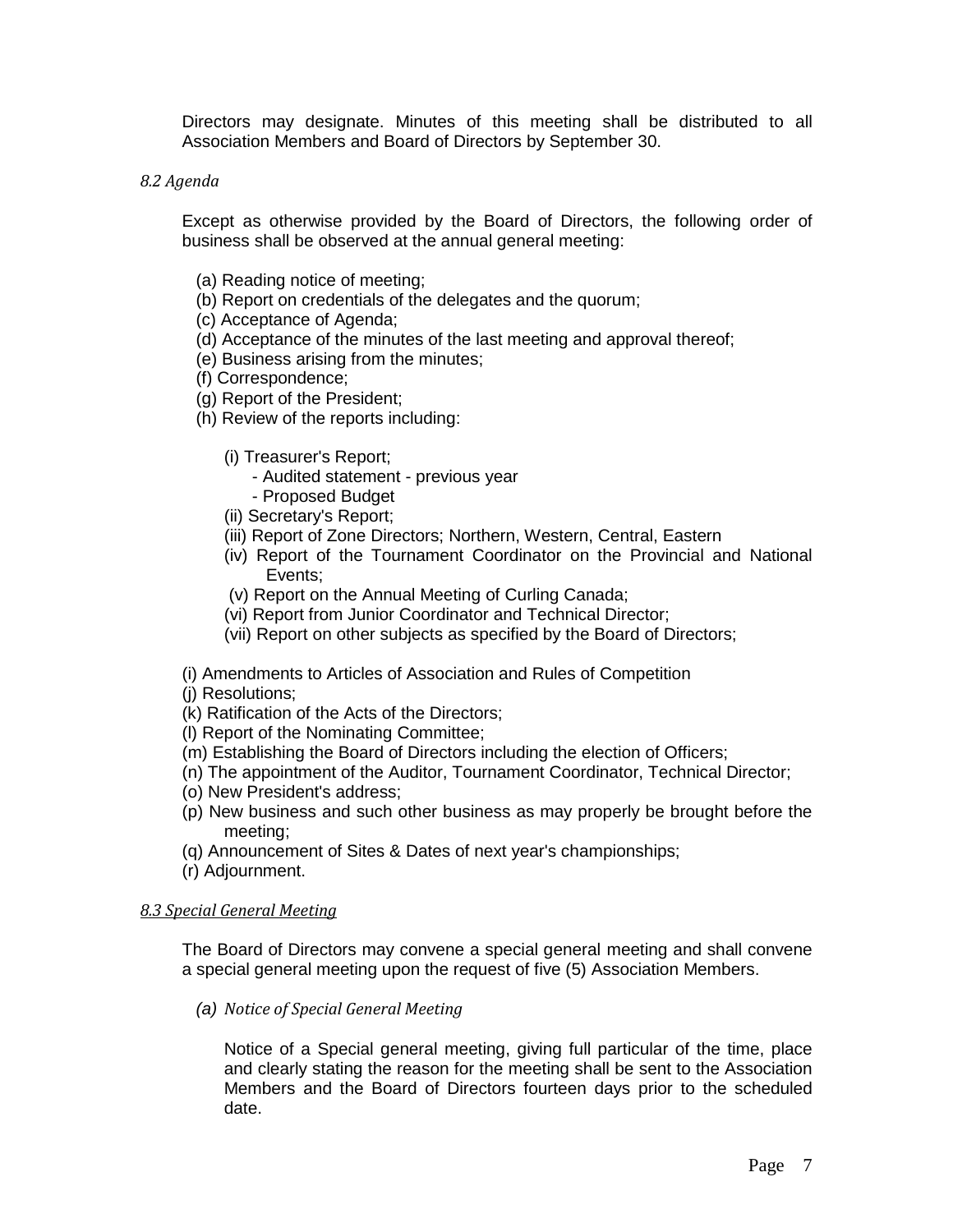#### (b) *Business of a Special General Meeting*

At a special general meeting, no business shall be transacted other than that for which the meeting is convened and the resolution of the primary issues must be ratified by an affirmative vote of not less than two-thirds of the delegates entitled to vote at the meeting.

### <span id="page-7-0"></span>**ARTICLE 9 - Rules of the Meetings of the Association**

For purposes of clarification, these rules shall apply to all meetings of the Association including the annual general meeting and any special meetings. The rules of the meetings of the Board of Directors are those specified in Article 12.

#### *9.1 Notice*

Except for meetings contemplated by Article 8.3, notice of the AGM, giving full particulars of the time, place thereof, the pending motions, reports and the minutes of the previous meeting shall be e-mailed by the Secretary to each Member Association and to each officer at least twenty-one (21) days before the date of the meeting.

#### *Delegates*

- (a) Each Association Member may name a maximum of two (2) delegates to attend any meetings and prior to the commencement of the meeting each Association Member shall inform the Secretary in writing of the names and addresses of their authorized delegates.
- (b) An officer of the Association shall not be a delegate from his or her Club or establishment; however, for purposes of clarification, an officer is entitled to vote as a member of the Association.

#### *9.3 Quorum*

A quorum for any meeting of the Association is one third (1/3) or thirty three and a third (33 1/3) per cent of the Association Members entitled to vote being present either in person or via conference call, and no business shall be transacted at a meeting unless the quorum requisite is present at the commencement of business, but persons present at the duly constituted meeting may continue to do business until adjournment notwithstanding the withdrawal of enough delegates or members to leave less than a quorum.

#### *9.4 Motions:*

*(a) Amendment to Articles*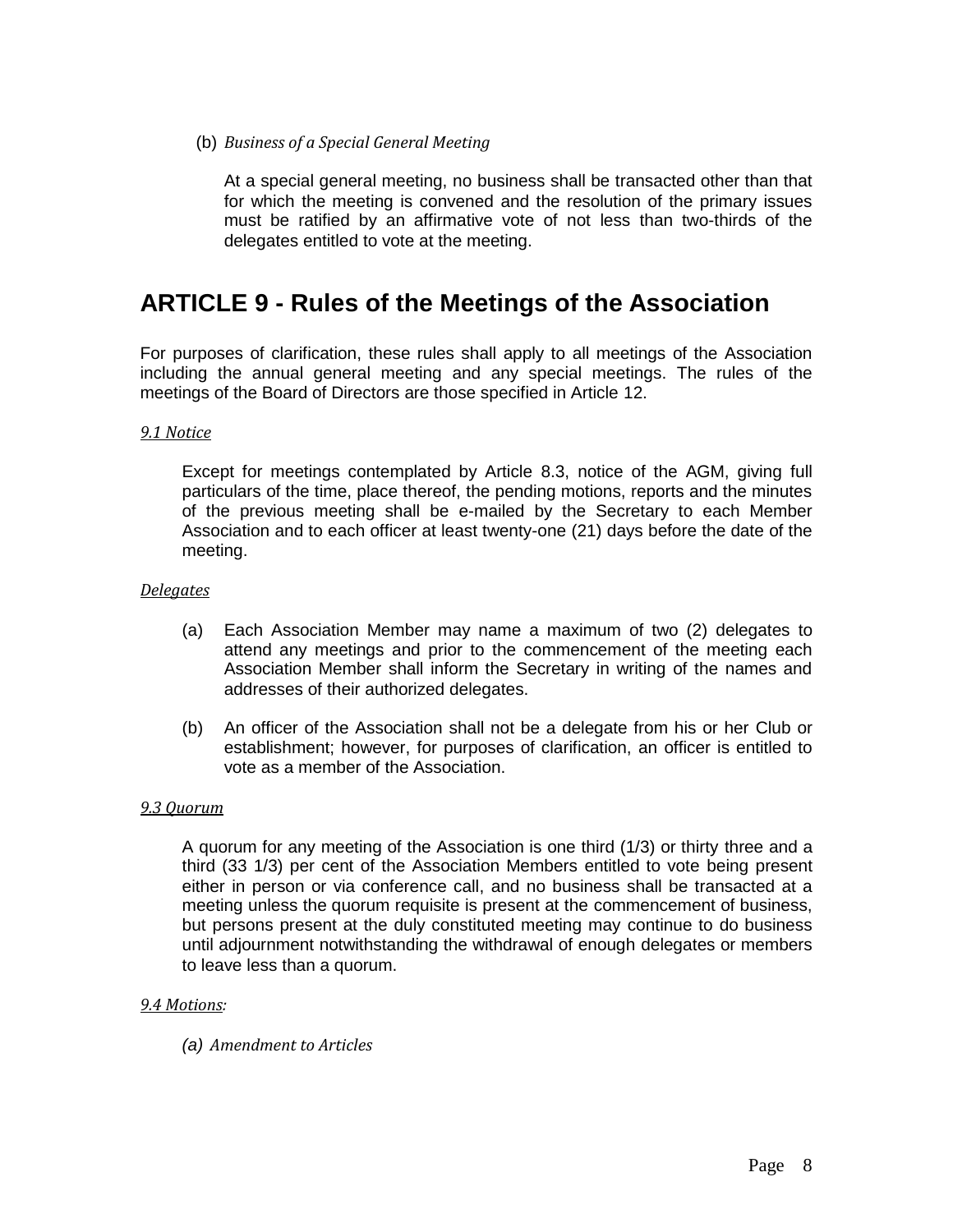- (i) All motions dealing with changes to the Articles of the Association must be in writing, moved and seconded by a duly elected member of a Club or by Officers of the Association.
- (ii) All such motions must be delivered to the Secretary of the Association at least thirty (30) days prior to a meeting. The Secretary shall then forward notice of the motions pending to all clubs with the notice of meeting.

#### *(b) General Motions*

(i) General motions may be put forward at the Annual General Meeting by a voting delegate on behalf of their Member Club providing they are in writing, moved and seconded by elected officers of their respective clubs, and in the possession of the provincial secretary by the commencement of the Annual General Meeting.

#### *(c) Debate*

At all meetings no delegate shall speak more than once to a motion except in the case of its mover, who is entitled to speak a second time to close the debate.

#### (d) Waiver of Notice

A seventy-five percent vote at any meeting of the Association is required to waive any notice required to be given under any Article. If notice is waived, the issues may then come to the table.

- (e) To be accepted all motions must receive a two thirds majority of all Association Members present and eligible to vote.
- (f) For clarification it is noted that this Article related to Motions does not apply to meetings of the Board of Directors.

#### *9.5 Voting*

Each Association Member is entitled to name two (2) delegates to attend the AGM or a Special General meeting of the Association. These delegates must be Association Members and shall thereby each be entitled to one vote as the chosen representative. If an Association Member has only one delegate present, that delegate is entitled to two votes. All officers except the Chairperson have one vote on each motion but may not be a delegate for his/her own Member Association. The Chairperson will cast a written ballot to be used only in the event of a tied vote.

#### *9.6 Adjournments*

The Chairperson, with consent of any meeting and subject to such conditions as the meeting may decide, may adjourn the meeting from time to time and from place to place and no notice of such adjourned meeting need be given except when the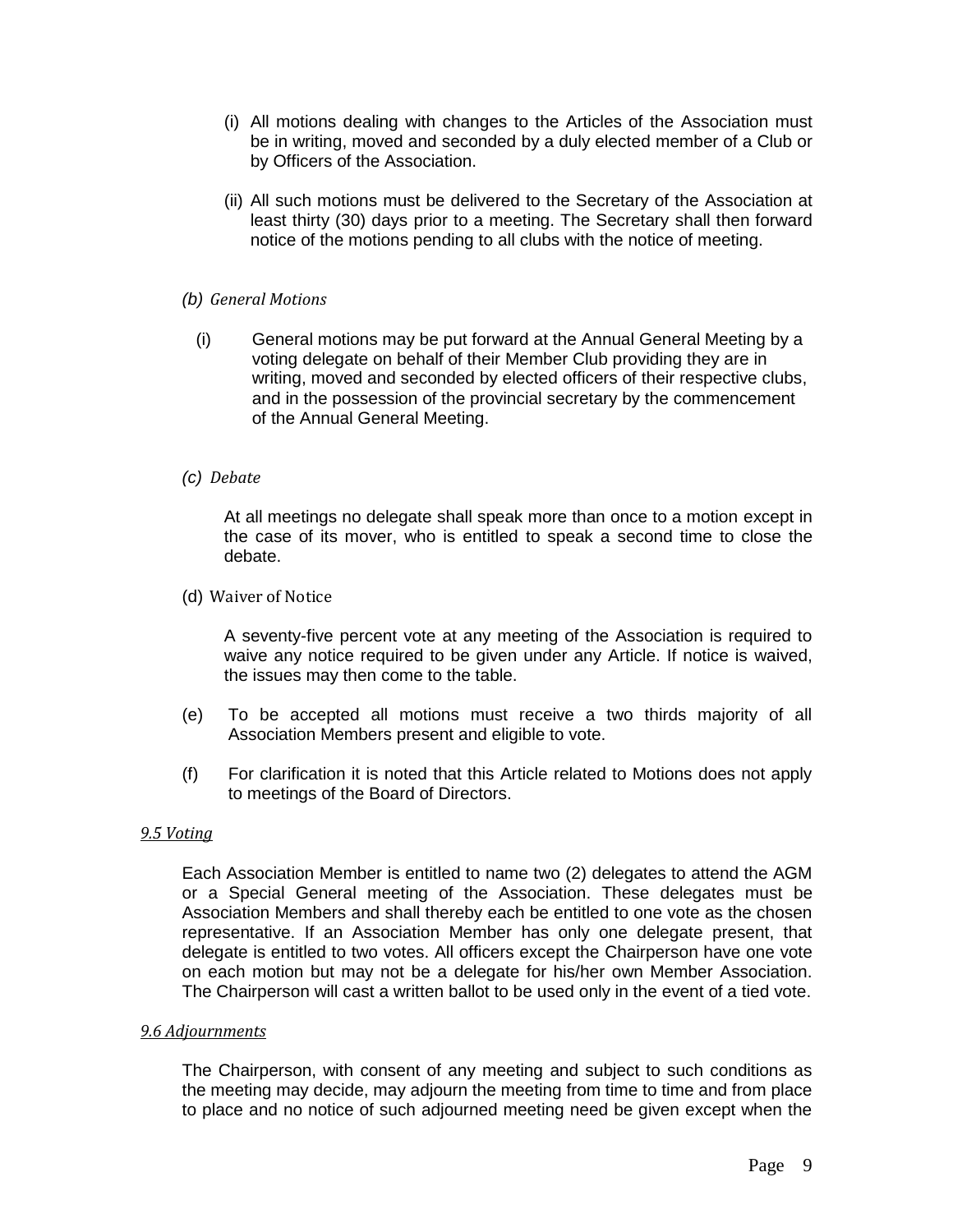meeting is adjourned for thirty (30) days or more or is not adjourned to a fixed time and place in which event notice of the adjourned meeting shall be given as in the first instance. Any business may be brought before or dealt with at any such adjourned meeting which might have been brought before or dealt with at the original meeting in accordance with the notice calling such original meeting.

# <span id="page-9-0"></span>**ARTICLE 10- Officers**

#### *10.1 Officers*

Immediate Past President is automatically an officer of the Association

Elected for a two-year term, the officers of the Association are: President Vice-President **Secretary Treasurer** Junior Program Coordinator Director at Large Zone Directors

 Appointed Positions, which do not constitute officers of the Association are: Technical Director Tournament Coordinator

#### *10.2 Commencement of Term*

The newly elected officers of the Association shall take office immediately following the Annual General Meeting.

#### *10.3 Immediate Past President*

- (a) shall chair the Nomination Committee as per Article 14.3
- (b) shall be responsible for the NLCA Curling Hall of Fame and be the liaison with the Canadian Curling Hall of Fame.

#### *10.4 President*

- (a) shall preside at all meetings of the Association and of the Board of Directors;
- (b) is responsible for the general supervision of the affairs of the Association;
- (c) is an ex-officio member of all committees;
- (d) is responsible for all media co-ordination and press releases;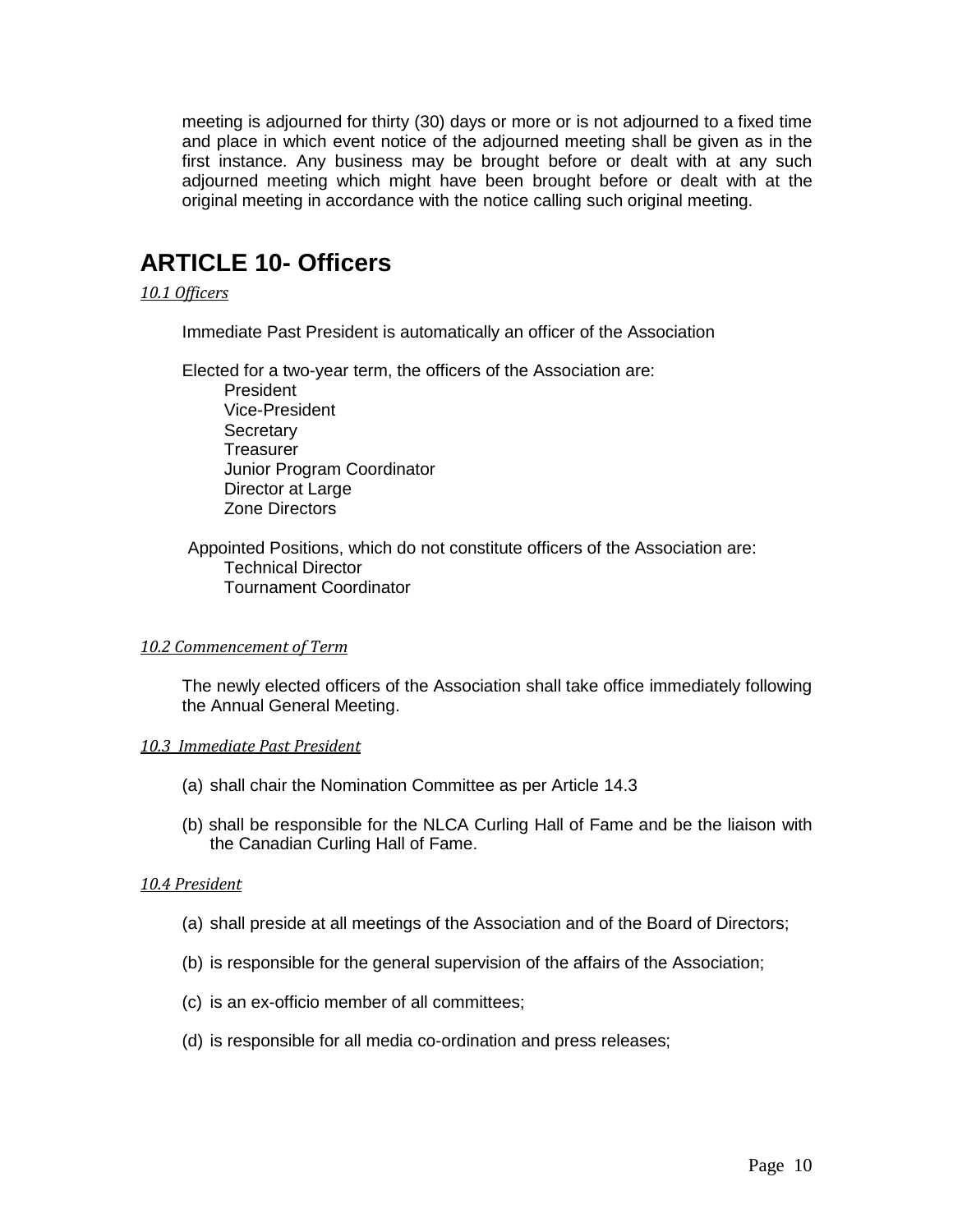- (e) shall appoint, from among the members of the Board of Directors or otherwise, the Chairperson of each standing committee unless otherwise specifically provided in the Articles of Association;
- (f) shall appoint a member from the officers to be the delegate to Sport Newfoundland and Labrador;
- (g) shall oversee that Grant applications are complete.

#### *10.5 Vice-President*

- (a) if the President is absent, the Vice-President shall pro tem assume the office and has and may exercise any of the powers of the President and shall discharge all of the President's duties.
- (b) shall also exercise such powers and perform such duties as the President may delegate to this officer from time to time.

#### *10.6 Secretary*

- (a) the Secretary shall keep minutes of all meetings of the Association, the Board of Directors and all such other committees of the Association as the President may direct;
- (b) shall conduct all correspondence, give all notices and dispense pertinent information to the designated individual(s) or club(s).

#### *10.7 Treasurer*

- (a) shall collect all monies due the Association, make all disbursements and keep regular accounts of the Association;
- (b) shall be in receipt of all affiliation fees and team registration fees;
- (c) shall be responsible for preparing the annual budgets and the annual financial statements and be the liaison with the Auditors;
- (d) shall make the books and records of the Association open to inspection of any Officer of the Association.

#### *10.8 Director at Large*

- (a) Provide an opportunity for further participation on the NLCA executive for member clubs;
- (b) Provide the opportunity for interested individuals to step forward to help foster the development of the game in the Province, and allow the executive to have additional human resources to deliver the programs of the Association on a global basis as opposed to the more specific roles of the zone directors;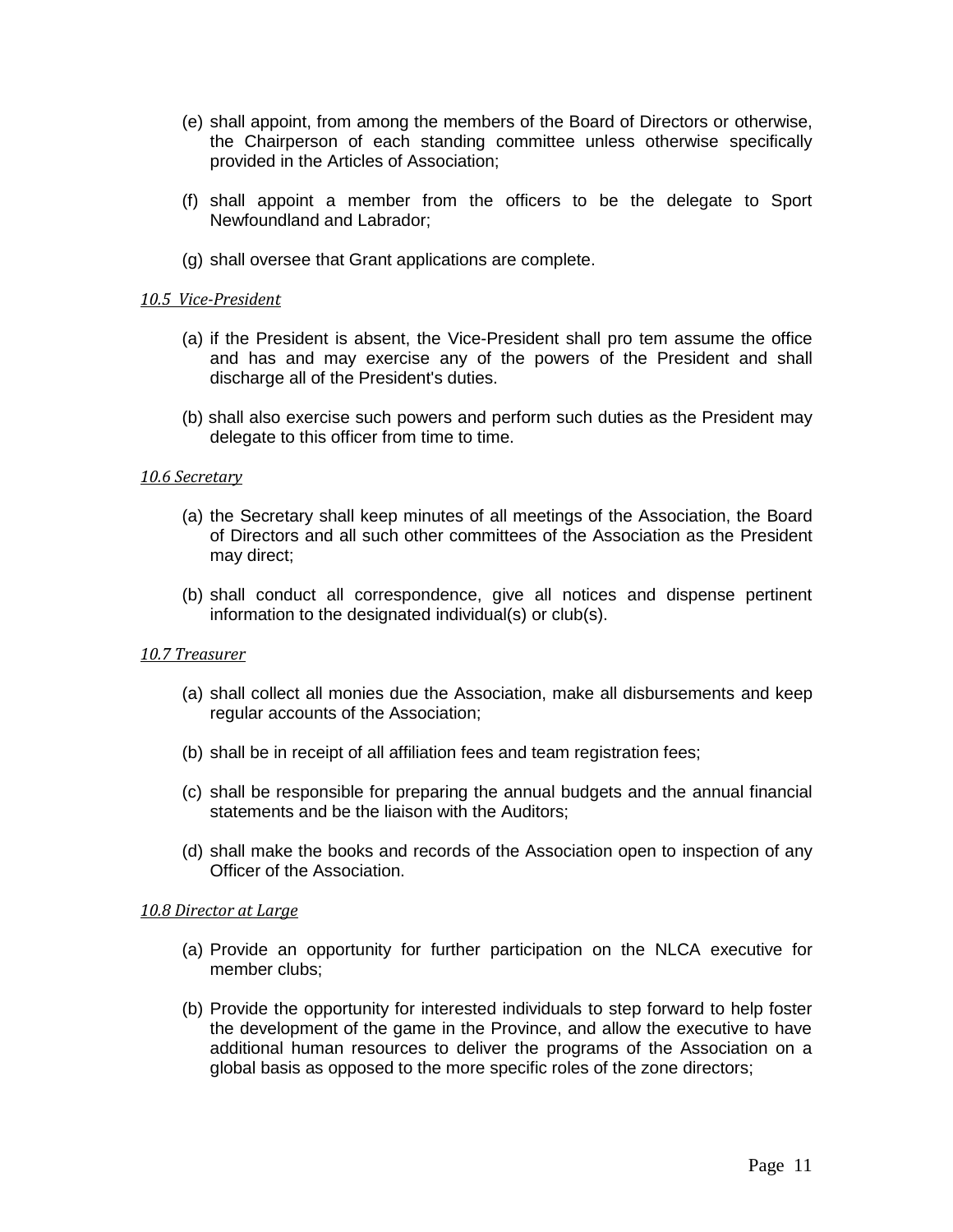(c) Provide an experienced base of candidates to draw upon to move into senior positions on the executive.

#### *10.9 Junior Program Coordinator*

- (a) shall be the chairperson of the Junior Program of the Association;
- (b) shall organize and direct an annual bonspiel, if interest is indicated;
- (c) shall be fully responsible for all aspects of the Junior Program.

#### *10.10 Directors and Coordinators*

- (a) A Zone Director shall be from the following regions:
	- (i) *Central*: including all communities west of and including Clarenville to the Baie Verte Junction;
	- (ii) *Eastern:* Including all communities east of Clarenville to, and including, the Avalon Peninsula.
	- (iii) *Northern*: including all communities in Labrador;
	- (iv) *Western*: including communities west of and including Baie Verte to Port aux Basques;
- (b) The Zone Director
	- (i) shall be responsible for coordinating their zone events;
	- (ii) work in cooperation with the Tournament Coordinator and the NLCA to ensure Provincial competition requirements are met;
	- (iii) develop a rapport with the clubs in his/her zone.
- (c) The Tournament Coordinator (Appointed Position)
	- (i) shall be the liaison from the NLCA to the Host Clubs/Chairpersons of zone and Provincial competitions;
	- (ii) shall forward to all host clubs updated copies of the Rules of Competition at the beginning of the season;
	- (iii) shall forward standardized guidelines to the host chairpersons for all zones and Provincial competition;
	- (iv) shall be responsible for maintaining approved NLCA draws to cover all possible number of entries and types of draws as applicable to entry numbers and forwarding same to host chairpersons;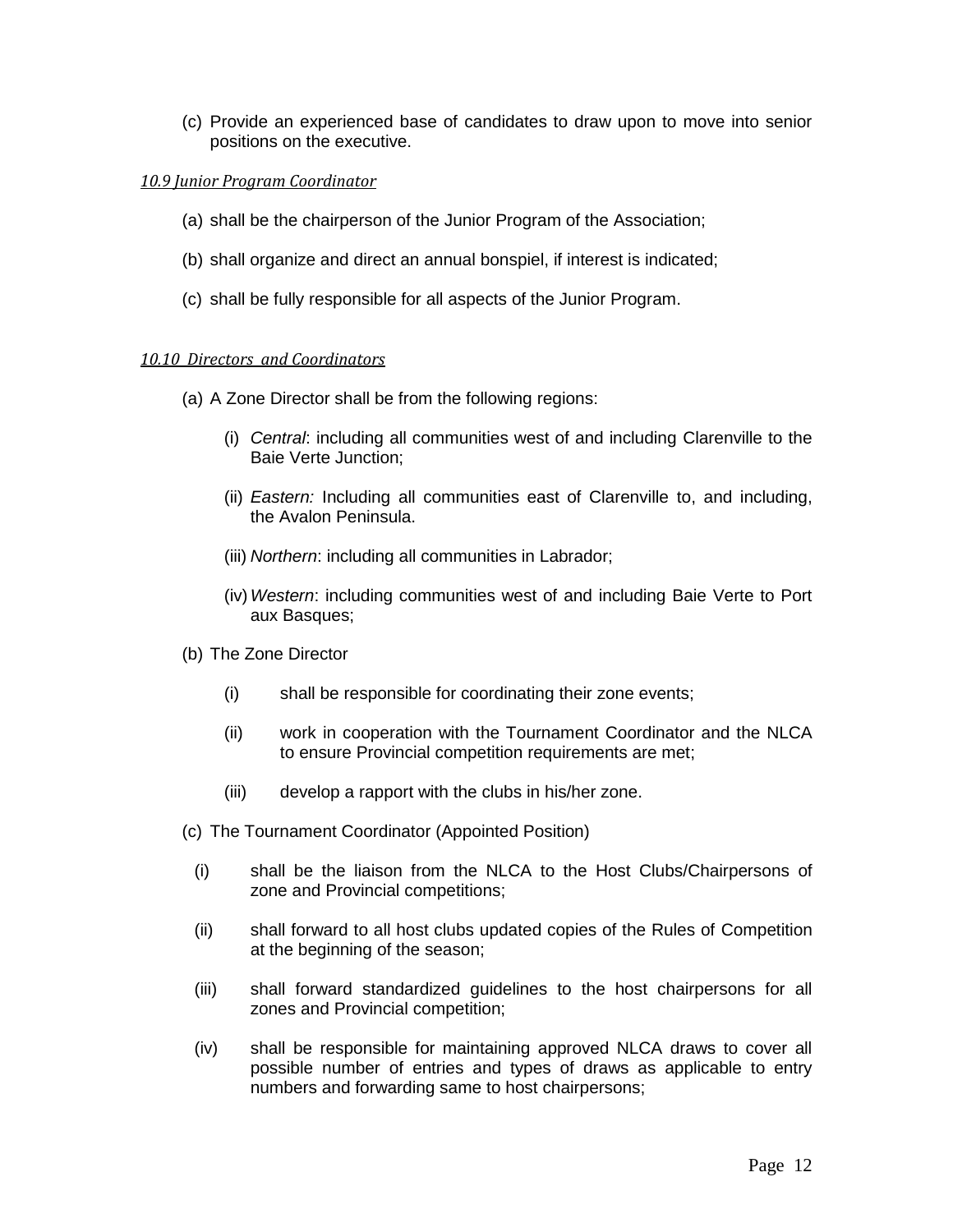- (v) shall direct the host chairperson as to the social requirements of competition;
- (vi) shall forward list of teams eligible for zone and or Provincial competition to the host chairperson.
- (d) The Technical Director (Appointed Position)
	- (i) shall be responsible for all Technical Development.

#### *10.11 Absence of Presidents*

If the President and the Vice President are absent from the meeting, the meeting shall elect a Chairperson who has pro tem all of the powers and duties of the President for the meeting.

#### *10.12 Provincial Championship Responsibilities*

- (a) Local zone representatives are responsible for coordinating all Provincial Championship events for their assigned zone;
- (b) NLCA may appoint alternate representatives to act as designate at any of the Provincial Championships.

#### *10.13 Termination of Officers*

- (a) By resolution, the Board of Directors may remove at any time an officer of the Association, which termination shall be for cause, provided that within fourteen (14) days from the date of removal, the officer may appeal the removal to a special general meeting which must be called by the President in the event that the particular officer makes such an appeal.
- (b) The special general meeting called for the purpose of considering the termination shall hear from both a representative of the Board of Directors and the removed officer and shall either affirm the removal or order reinstatement.

### <span id="page-12-0"></span>**ARTICLE 11- Delegates to Curling Canada Meetings**

The highest ranking officers, or designates, will be the delegates to the National Curling Conference and Annual General Meeting of Curling Canada.

## <span id="page-12-1"></span>**ARTICLE 12 - Board of Directors**

#### *12.1 Composition*

The Board of Directors shall consist of: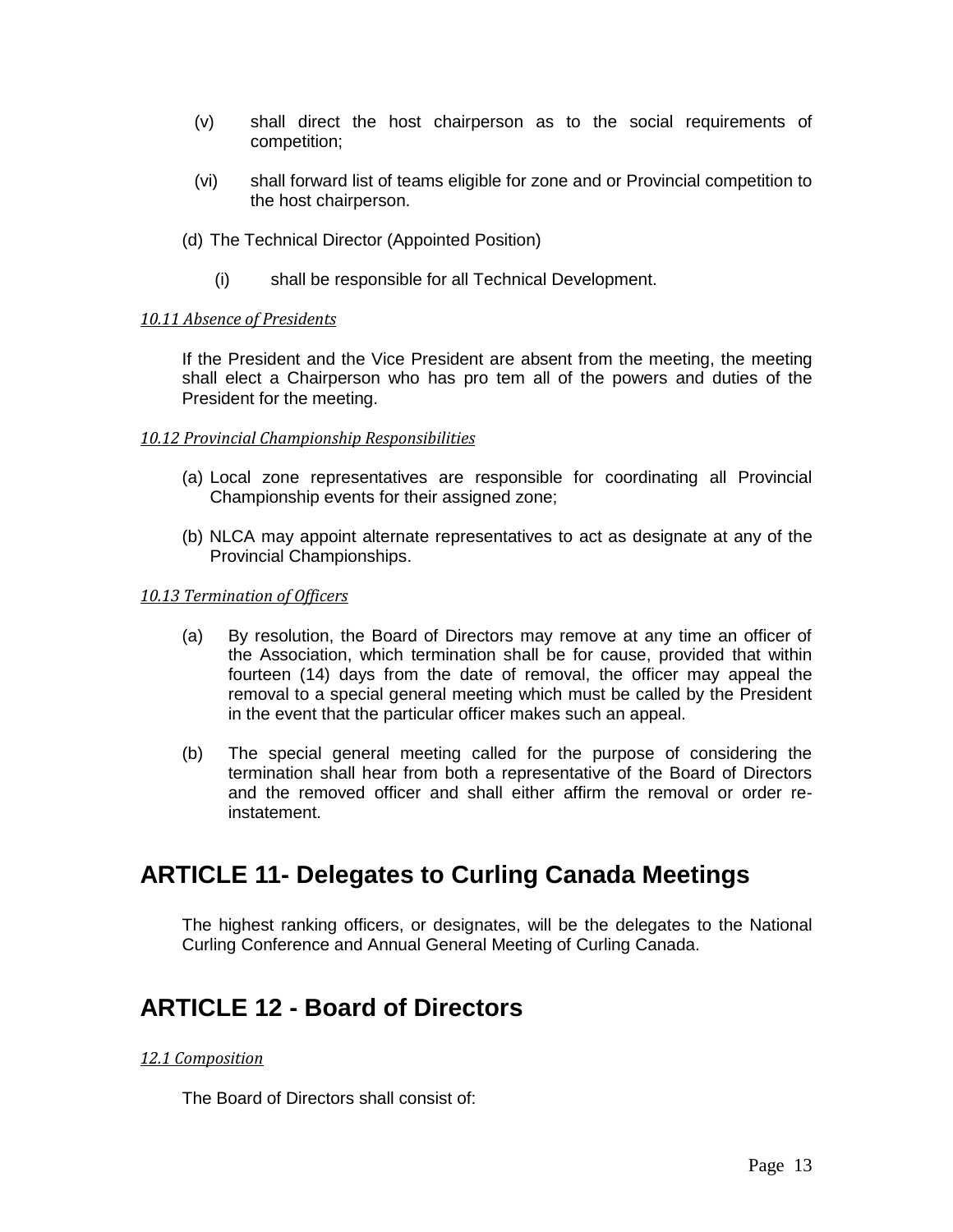- (i) Immediate Past-President;
- (ii) President, Vice-President
- (iii) Secretary, Treasurer

#### *12.2 Function*

The Board of Directors shall be empowered to conduct the business of the Association between General Meetings. From time to time, subject to the Articles of the Association and the most recent edition of the Corporations Act of Newfoundland and Labrador, it may make such rules as it considers advisable for the due carrying out of the objectives of the Association, and may amend or remake any such rules or regulations provided no rule or regulation shall be endorsed or acted upon until sanctioned by the Association Members at a General Meeting.

#### *12.3 Vacancies*

Any casual vacancy occurring in the Board of Directors or among the officers may be filled by the Board of Directors and any person so appointed shall retain office only so long as the vacated member would have retained the office if no vacancy had occurred.

#### *12.4 Replacement*

The members in a meeting, by resolution, notice of which having been given in the notice calling the meeting, may remove any members, other than a Past-President, of the Board of Directors or officer before the expiration of the person(s) period of office and by resolution appoint another person in his or her stead; the person appointed shall hold office during such time as the member in which place she or he was appointed would have retained the office had the officer not been removed.

#### *12.5 Meetings*

The Board of Directors shall hold one or more meetings before the Annual General Meeting to receive and discuss the reports of the President, the Secretary, the Treasurer, and the Junior Program Coordinator, as well as the reports of all committees and to discuss other business as may be presented to the meeting.

#### *12.6 Calling Board of Directors Meeting*

A meeting of the Board of Directors may be called by the President, Vice-President or by the Secretary or the Treasurer on the direction of the President or the Vice-President.

#### *12.7 Notice of Board of Directors Meeting*

Notice of such meeting shall be e-mailed to each member of the Board of Directors at least ten (10) days before the date on which the meeting is to take place except that a meeting required to be held during the week in which an annual general meeting is to take place may be called by the President or on the request of any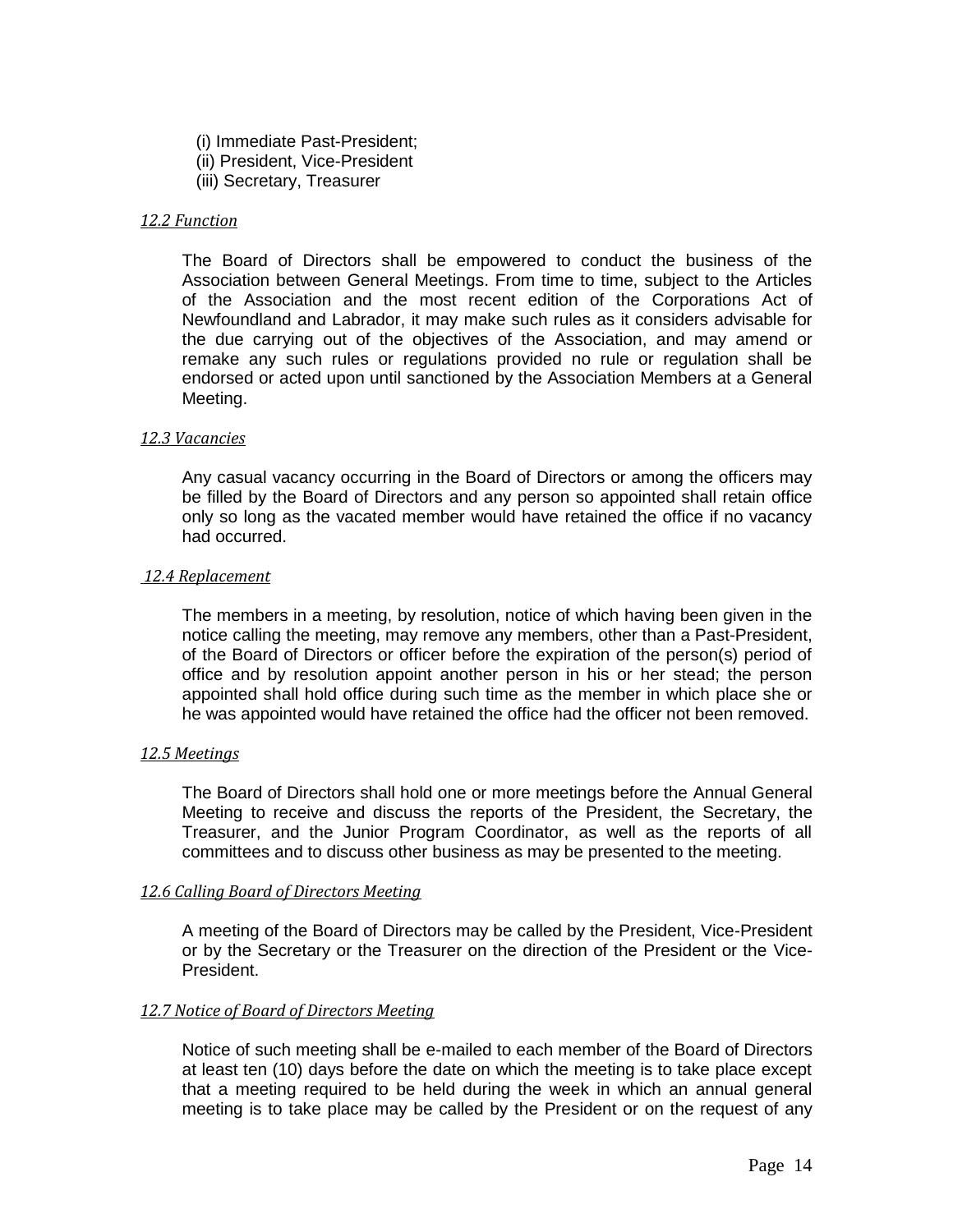four members of the Board of Directors as aforesaid on at least twelve (12) hours notice.

#### *12.8 Quorum*

At any meeting of the Board of Directors, five members constitute a quorum.

#### *12.9 Voting*

At all meetings of the Board of Directors every question shall be decided by a simple majority of the votes cast on the question.

#### *12.10 Equality of Votes*

The Chairperson is only entitled to cast a vote in the case of a tied vote at any NLCA meeting.

#### *12.11 Remuneration*

Members of the Board of Directors or any standing committee shall not be paid any remuneration for their services to the Association.

#### *12.12 Expenses*

The members of the Board of Directors and of any standing committee may be paid such sums in respect to their out of pocket expenses incurred in attending standing committees, Board of Directors or Association meetings or otherwise in respect of the performance by them of their duties.

#### *12.13 Employees*

The Board of Directors may engage such employees as it deems necessary and appoint them to such positions and upon such terms as it sees fit in accordance with these Articles.

## <span id="page-14-0"></span>**ARTICLE 13 – Officers**

#### *13.1 Liability of Officers*

No officer or other member of the Board of Directors is liable for the acts, receipts, neglects or defaults of any other officer or other member of the Board of Directors or employee of the Association or for joining in any receipts or other act for conformity or for any loss or expenses happening to the Association through the insufficiency or deficiency of title to any property acquired by order of the Board of Directors for or on behalf of the Association and for the insufficiency or deficiency of any tortuous act of any person with whom any of the monies, securities or effects of the Association may be deposited or for any loss occasioned by any error of judgment or oversight on the part of the officer for any other loss, damage or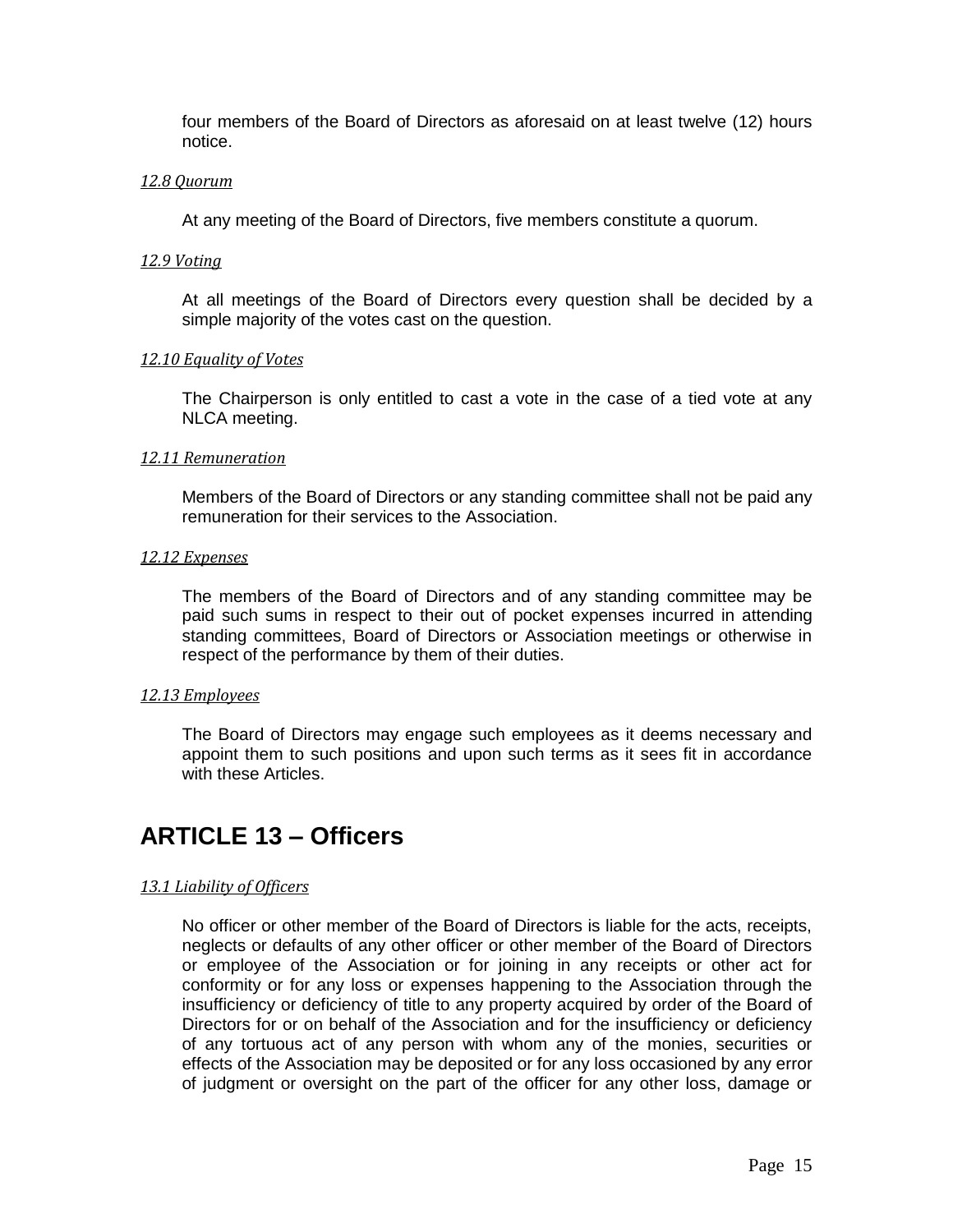misfortune whatever which may happen in the execution of the duties of the office or the relation thereto unless the same happen through the officer's dishonesty.

#### *13.2 Indemnification of Officers*

Subject to the most recent edition of the Corporations Act of Newfoundland and Labrador and the Articles of Association, all members of the Board of Directors and other officers and their heirs, executors and administrators and estate and effects respectively, shall from time to time and at all times be indemnified and saved harmless out of the funds of the Association from and against:

- (a) all costs, charges and expenses whatsoever which the officer sustains or incurs in or about any action, suit or prosecution against the officer for and in respect of any act, deed, matter or thing whatsoever made, done or permitted by the officer, in or about the execution of the duties of the office or alleged so to be, except such costs, charges or expenses as are occasioned by the officer's own willful default or neglect; and,
- (b) all other costs, charges and expenses that the officer sustains or incurs in or about or in relation to the affairs of the Association, except such costs, charges or expenses as are occasioned by the officer's own willful default or neglect.

### <span id="page-15-0"></span>**ARTICLE 14 - Standing Committees**

#### *14.1 Determined by Board*

Standing Committees shall be determined by the Board of Directors.

#### *14.2 Members*

The President, the Vice-President, the Immediate Past-President, the Secretary and the Treasurer are ex-officio members of all Standing Committees. The President shall appoint, from amongst the members of the Board of Directors, or otherwise, the Chairperson of any Standing Committee considered necessary by the Board of Directors.

#### *14.3 Nominating Committee*

The Nominating Committee shall consist of a Chairperson being the Immediate Past President and two other persons chosen by the Chairperson.

#### *14.4 Nominations*

(a) The positions of the Past-President and President will not be contested. Association Members will be asked to submit nominations for Vice-President every election year. Nominations for Secretary, Treasurer, Junior Program Coordinator, Zone Directors and Director at Large will be requested as